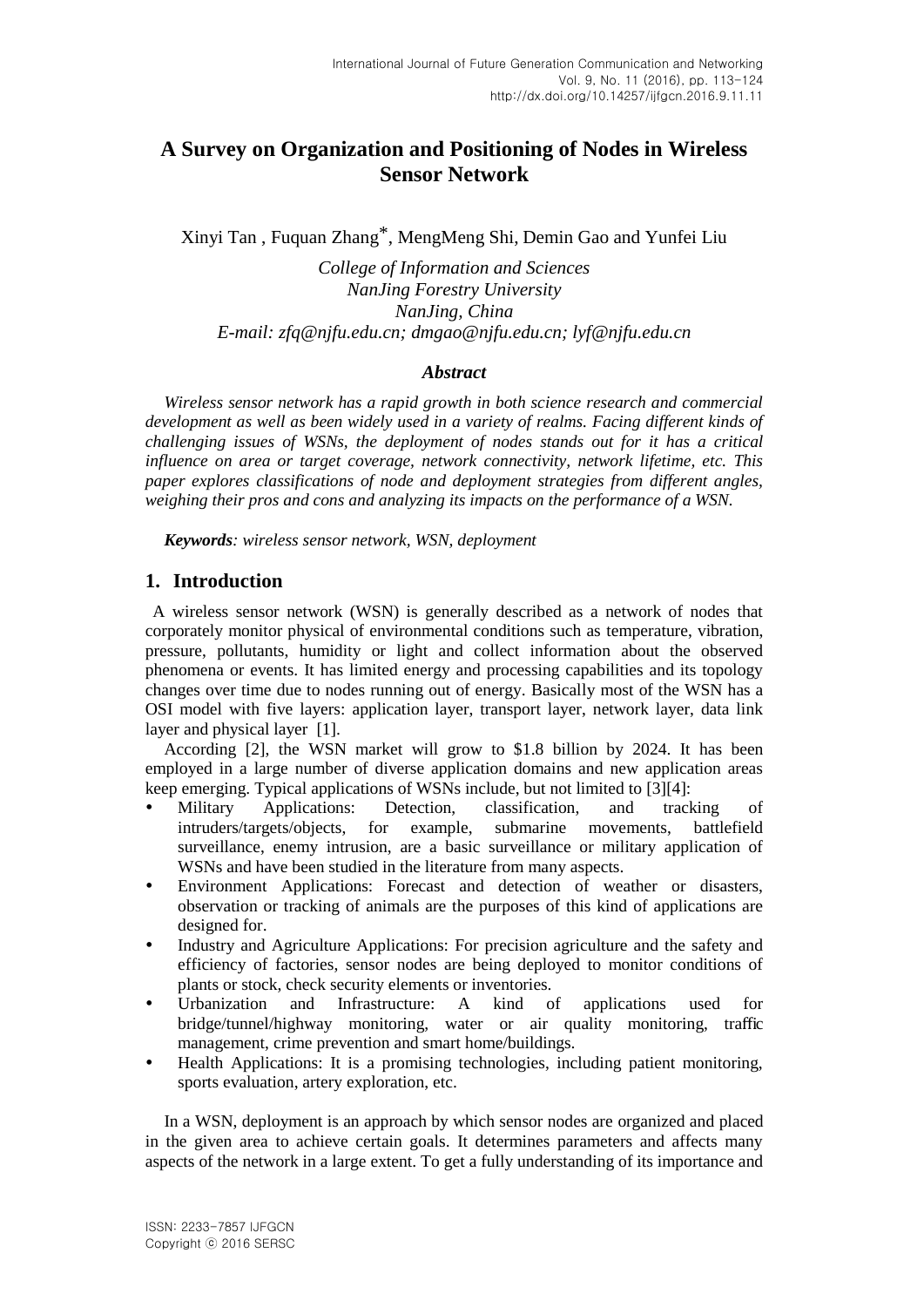basic strategies, the rest of the paper is organized as follows: the next section is dedicated to introduce the things that are deployed—nodes. Section 3 discusses objectives of an optimal deployment and in section 4, we present different strategies of deployment classified according to a range of criteria and evaluate their performance. Finally, Section 5 concludes the paper.

# **2. Wireless Sensor Nodes**

A wireless sensor node is the unit of a WSN with five major components: a microcontroller, transceiver, external memory, power source and one or more sensors. that enable it to sense, process and communicate. However, its processing, storage and communication capabilities are limited. We classified nodes into different categories of various types.

# **2.1. Basic Categories**

For any beginning learner of a WSN, nodes are divided into four types: sensing nodes, relay nodes, cluster heads and base stations.

- Sensing node: A sensing node can monitor a region or target of interest and transmit the collected information. It is the most crucial part of a WSN and the main component.
- Relay node: To eliminate the routing load unbalance among sensing nodes, one approach is to deploy a small number of relay nodes acting as routing nodes in WSNs. These relay nodes, participating in forwarding of the information towards the final destination, often have stronger energy supply, communication capability and computation capability, but also costlier. Positioning of relay nodes has been considered as a means for establishing an efficient network topology [5].
- Cluster head: A scalable WSN will be partition into several disjoint parts called clusters, each of which has one designated cluster head and several cluster members. Cluster heads usually collect and aggregate the data in their individual clusters and often conduct cluster management duties consistent with their capabilities. When empowered with sufficient computational resources, cluster heads can create and maintain a multi-hop intra-cluster routing tree, arbitrate medium access among the sensors in the individual clusters, assign sensors to tasks, etc. To provide efficient communication, cluster heads need multiple radios so they can communicate with multiple nodes simultaneously. Also, to ensure sufficient power supply, nodes in a cluster could take turns in assuming the role of cluster head. Careful positioning of cluster heads in a WSN has been deemed an effective strategy for establishing an efficient network topology.
- Base station: A base station is a transceiver where sensing data are collected and aggregated at. It can be connected to a designated Web server that makes it possible for authorized users to remotely access and configure the WSN anytime, anywhere via traditional computers or mobile devices. All nodes are supposed to connected to a base station either directly or over a multi-hop path for sending the sensed data. Most published approaches for cluster heads placement apply to base stations for the same network model, and vice versa. The similarity is mostly due to the fact that both cluster heads and base stations collect the data from sensor nodes and take some leadership role in setting up and managing the network.

Since cluster heads and base stations often act as data collection agents for sensors, we collectively refer to them as data collectors.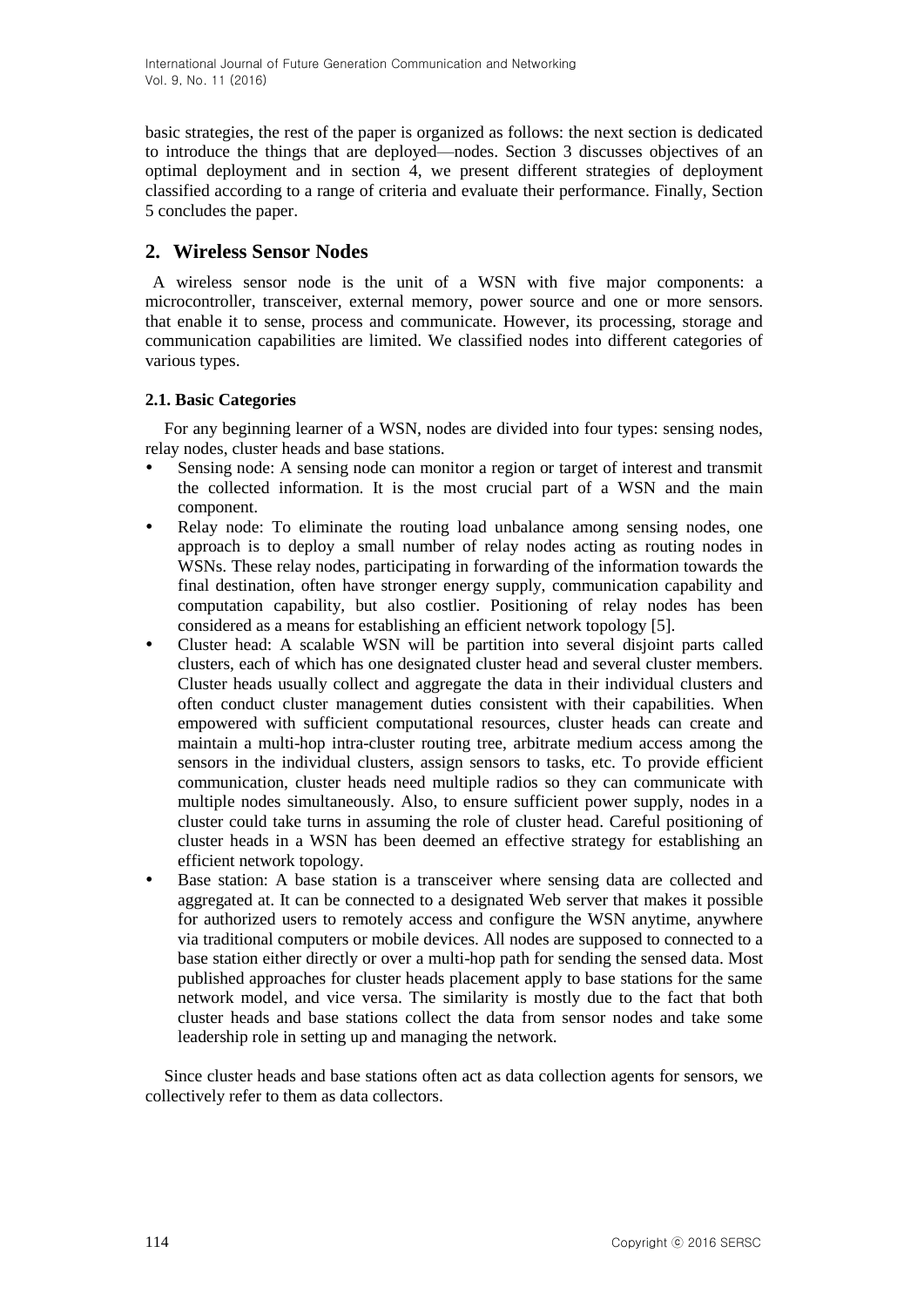## **2.2. Static Nodes and Mobile Nodes**

According to whether a node has the movement capability, wireless sensors can be divided into fixed nodes and mobile nodes.

- Static node: A static node, also be known as a fixed or stationary node, has the ability to collect sensed data, send or receive messages, process data and messages and do other types of computation in WASNs. Typically, these sensor nodes do not move once they are deployed.
- Mobile node: A mobile node not only has all the features of the fixed nodes, but also has some mobility. A mobile node can act as a router when it is in a low or even no coverage area, and accomplish the recovery task. It only moves logically and sometimes designates the fixed sensor nodes as their proxies.

# **2.3. Coverage Nodes and Connectivity Nodes**

Sensing coverage and network connectivity are two of the most fundamental issues to ensure effective environmental sensing and robust data communication in a WSN application, which have a great impact on QoS of WSNs [6]. Thus, nodes can be logically divided into two types: coverage nodes and connectivity nodes.

- Coverage node: Deploy coverage node at the first stage is to achieve a relatively high network coverage rate.
- Connectivity node: Then, place connectivity node to ensure full network connectivity.

Coverage and connectivity will be introduced in the next section as objectives for deployment.

# **2.4 Active Node and Sleep Nodes**

Energy is paramount concern in WSN applications that need to operate a long time with the limited battery power that usually cannot recharge. An effective approach for energy conservation is scheduling sleep intervals for some nodes, while the remaining nodes stay active to provide continuous service in different rounds.

- Active node: When at least one component or all the components of a node are turned on, operations such as sensing or collecting information, data processing, message sending or receiving must consume energy and that node is an active node.
- Sleep node: If the whole components of a node are turned off but a timer or some other triggering mechanism may be running, it is called a sleep node.

## **2.5. Sensors and Actuators**

Resent years have arisen the wireless sensor and actuator network (WSAN), which combines normal sensors with actuators, that can take actions adds a new dimension to the WSN paradigm. They communicate and collaborate to perform distributed sensing and acting tasks [7].

- Sensor: A sensor can gather information while monitoring a given environment or state of a system.
- Actuator: Actuators are able to change parameters in their environment by performing actions that affect the environment. They enable a WSN to participate in controlling their surroundings.

## **2.6. Regular Nodes and Beacons**

From the view point of localization systems, we have two types of nodes: regular nodes and beacons. Regular nodes refer to nodes in the network that have no knowledge of their position and no special hardware to acquire this information. Beacon nodes, also known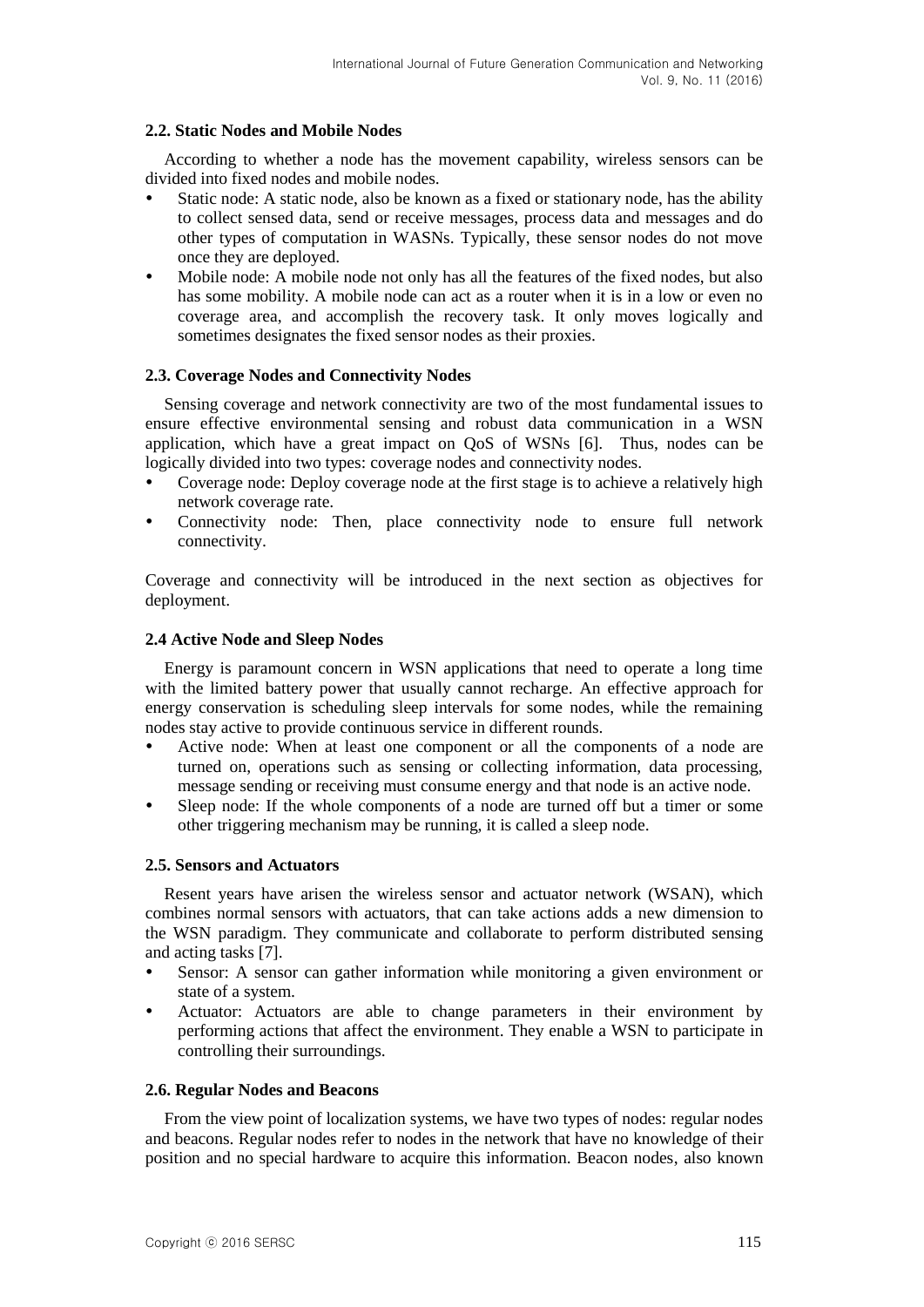as land-marks or locators, are nodes that do not require a localization system to estimate their physical positions. In fact, they form the base of these systems. Their position is obtained by manual placement or external means such as a global positioning system (GPS).

# **3. Objectives of an Optimal Deployment**

Application developers surely like the sensors to be deployed in a way that aligns with the overall design goals. Therefore, most of the proposed node placement schemes in the literature have focused on maximization of coverage, achieving strong network connectivity, minimization of energy consumption and boosting data fidelity. A number of secondary objectives such as tolerance of node failure, load balance, minimization cost of deployment and communication overheads have also been considered.

# **3.1. Maximization of Coverage**

Coverage can be defined as how well or to how much extent each point of a deployed network is under the vigilance of a sensor node [8]. Maximal coverage of the monitored area is the objective that has received the most attention in the literature, which reflects how well and how long the area of sensor field is monitored [9]. Two aspects should be considered about coverage: whether the initial layout of sensor nodes covers the whole target area; whether these nodes collect complete and accurate information in the target area.

Simply given the case of two dimensions, according to the different monitoring areas, four types of coverage have been defined [10]:

# **3.1.1. Regional Coverage**

In regional coverage, each point is under the surveillance of at least one sensor. Since each point requires monitoring, in this type of coverage the sensing nodes are densely deployed and which results into overlapped coverage.

# **3.1.2. Point Coverage**

Under the point coverage only a limited number of discrete objects or target points are to be monitored. In this type of coverage, the sensor nodes are divided into node subsets under the stochastic distribution. Due to such type of division each subset works turn by turn which results into maximization of the network lifetime.

Any point is said to be k-covered if it is within sensing ranges of at least k sensors. A network is said to have k-coverage if each point in it is covered by at least k sensors [11].

# **3.1.3. Barrier Coverage**

A barrier is a line of sensors across the entire field of interest. The sensing ranges of two neighbor sensors in the barrier are overlapped and thus the intruder are guaranteed to be detected. In the applications, the sensors are always deployed outdoors to achieve barrier coverage[12]. Barrier coverage deals with the chance calculation of movement of objects in the targeted area. The chances or probability can be determined by movement rate of object and sensing intensities of the sensors for each and every point on the path followed by the object. On the basis of this calculation, the density of sensor nodes can be computed. It can be find out that how densely the sensor nodes should be deployed in the targeted region. Barrier coverage further can be classified as Weak k-barrier and Strong kbarrier coverage.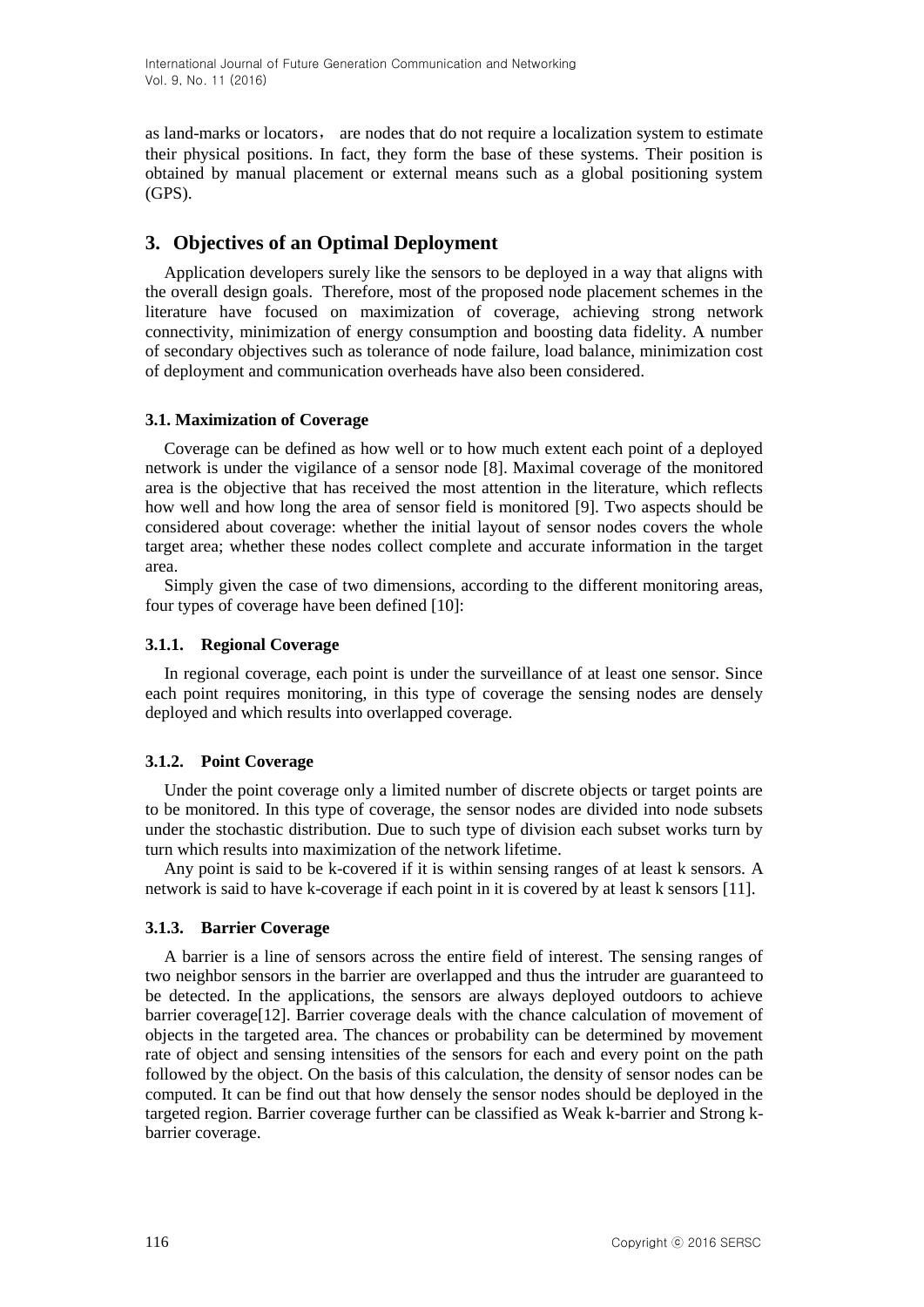- Weak k-barrier coverage: This type of coverage guaranteed that any target crossing a region along with orthogonal path is detected by at least k-sensors.
- Strong k-barrier coverage: This coverage guaranteed that target is detected by ksensors, however, the path followed by the target does not matter.

#### **3.1.4. Path Coverage**

In this coverage, the goal is to minimize or maximize the probability of undetected penetration through the region.

#### **3.2. Network Connectivity**

Along with coverage, the notion of connectivity is equally important in wireless sensor networks. A WSN must provide satisfactory network connectivity, so as to eliminate the isolation of sensors and enable each sensor to communicate successfully. By a connected network we mean that between any two nodes there exists a single-hop or multi-hop communication path. The WSN connectivity is primarily determined by the deployment locations, the number and the communication ranges of nodes.

If connected paths between any two nodes is no less than k, it can be defined as kconnectivity [13]. K-connectivity can enhance robustness of WSNs by making sure they may still continue to work even of damage or failure of some nodes.

In WSNs, connectivity acting as a fundamental property helps in the following ways:

- Connectivity represents the network status on the basis of network density, node deployment plans, sensing and communication ranges.
- Connectivity provides the roadmap for development and working plan for a network such as deployment patterns, processing algorithms etc.

K-connectivity implies that there are K independent paths among every pair of nodes. For K>1, the network can tolerate some node and link failures and guarantee certain communication capacity among nodes.

#### **3.3. Minimization of Energy Consumption**

Since sensors typically operate on batteries and are thus limited in their active lifetime, the minimization of energy consumption has been a critical concern in WSN applications. It can be obtained by achieving energy efficient and energy balance [14], that is, maintaining both network coverage and connectivity with minimum active node.

The positions of nodes significantly impact the network lifetime. For example, variations in node density throughout the area can eventually lead to unbalanced traffic load and cause bottlenecks. In addition, a uniform node distribution may lead to depleting the energy of nodes that are close to the base station at a higher rate than other nodes and thus shorten the network lifetime. Routing protocols and node scheduling are two other important aspects of the network lifetime because they significantly impact the overall energy dissipation.

Basically, optimization deployment, select the routes and the corresponding power levels [15], effective transmission of data, scheduling sleep intervals and relocating of DCs are key issues to reduce energy consumption and prolong network lifetime.

#### **3.4. Boosting Data Fidelity**

Ensuring the credibility of the gathered data is obviously an important design goal of WSNs. A sensor network basically provides a collective assessment of the detected phenomena by fusing the readings of multiple independent (and sometimes heterogeneous) sensors. Data fusion boosts the fidelity of the reported incidents by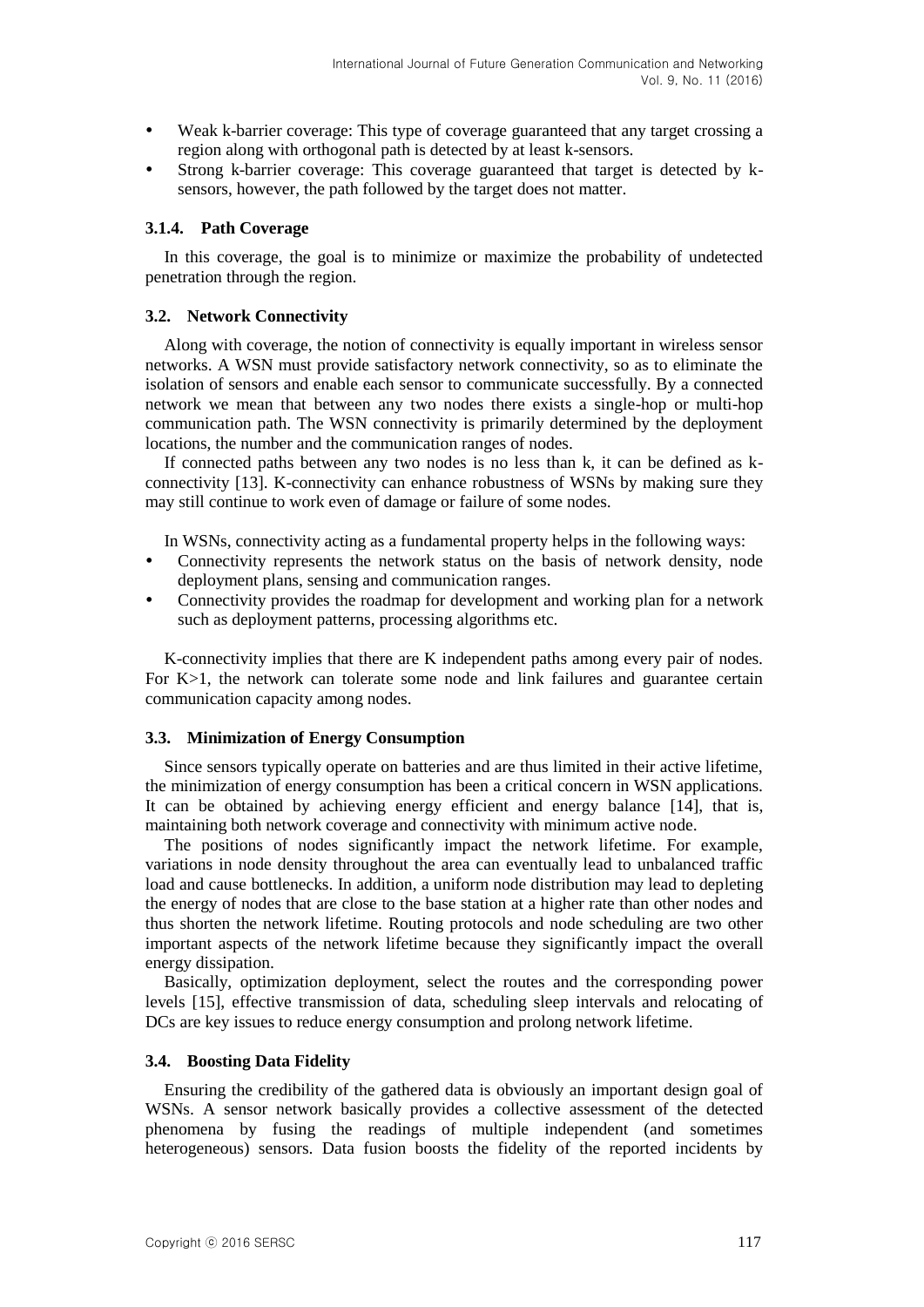lowering the probability of false alarms and of missing a detectable object. From a signal processing point of view, data fusion tries to minimize the effect of the distortion by considering reports from multiple sensors so that an accurate assessment can be made regarding the detected phenomena. Increasing the number of sensors reporting in a particular region will surely boost the accuracy of the fused data [16].

# **4. Strategies of Deployment**

Deployment of nodes in WSNs refers to the placement of nodes to forming the desired network. The goal of node deployment is to determine the suitable position of nodes to increase sensor node coverage, enhance global connectivity, improve data accuracy and extend network lifetime at a relatively low cost. Sensor deployment strategies play a very important role in providing better quality of service (QoS) for applications, thus it must be planned considerably. Sensor deployment must take into account the nature of the terrain, for example obstacles such as buildings and trees in the line of vision for sensors, uneven surfaces and elevations for hilly terrains, redundancy due to the likelihood of sensor failures, and the power needed to transmit information between deployed sensors and between a deployed sensor and the cluster head [17]. The sensor node deployment can be divided into static, mobile, and mixed-sensor deployment according to whether there are mobile nodes in WSNs or all of them are static nodes or mobile nodes.

## **4.1. Static Deployment**

Static deployment is an approach by which the locations of nodes do not change after they were placed in the area to be monitored. So we can get exact layout of the nodes until some nodes run out of energy. This scenario includes industry and agriculture applications, urbanization and infrastructure application, health application, etc. Static deployment is divided into two categories according to the accessibility of the monitored area, costs of deployment and objectives of applications, (1) deterministic deployment in a controlled and human-friendly environment with relatively expensive sensors and (2) random deployment in a dangerous and inaccessible region with cheaper sensors [18].

## **4.1.1. Deterministic Deployment**

The deterministic deployment, also known as controlled deployment, is to deterministically place the sensor nodes in order to meet the desired performance goals. It is widely used in scenarios where nodes need to be installed at the exact location, such as populating an area with highly precise seismic nodes, underwater applications, bridges, roads and indoor applications, etc. Deployment enables nodes to meet coverage and connectivity requirements, therefore, careful analysis and design for these applications must be done. Deterministic node deployment is viable and often necessary when sensors are expensive or when their operation is significantly affected by their position.

The locations of the nodes can be predetermined and hence can be hand-placed or deployed using mobile robots. Sensors are deliberately and precisely placed at desirable locations in a controlled fashion following regular patterns. Popular patterns including square, triangle, and hexagon that can be repeated to cover a continuous region without having any overlapping areas are widely adopted in practice due to the simplicity and the convenience of deployment. Other patterns such as rhombus and mutated patterns are also investigated in the literature in terms of minimizing the required number of sensors while providing desirable quality of service QoS for various application contexts.

## **4.1.2. Random Deployment**

In other cases, if the location of most nodes cannot accurately determined, the only option is random deployment. These scenarios are particularly true for military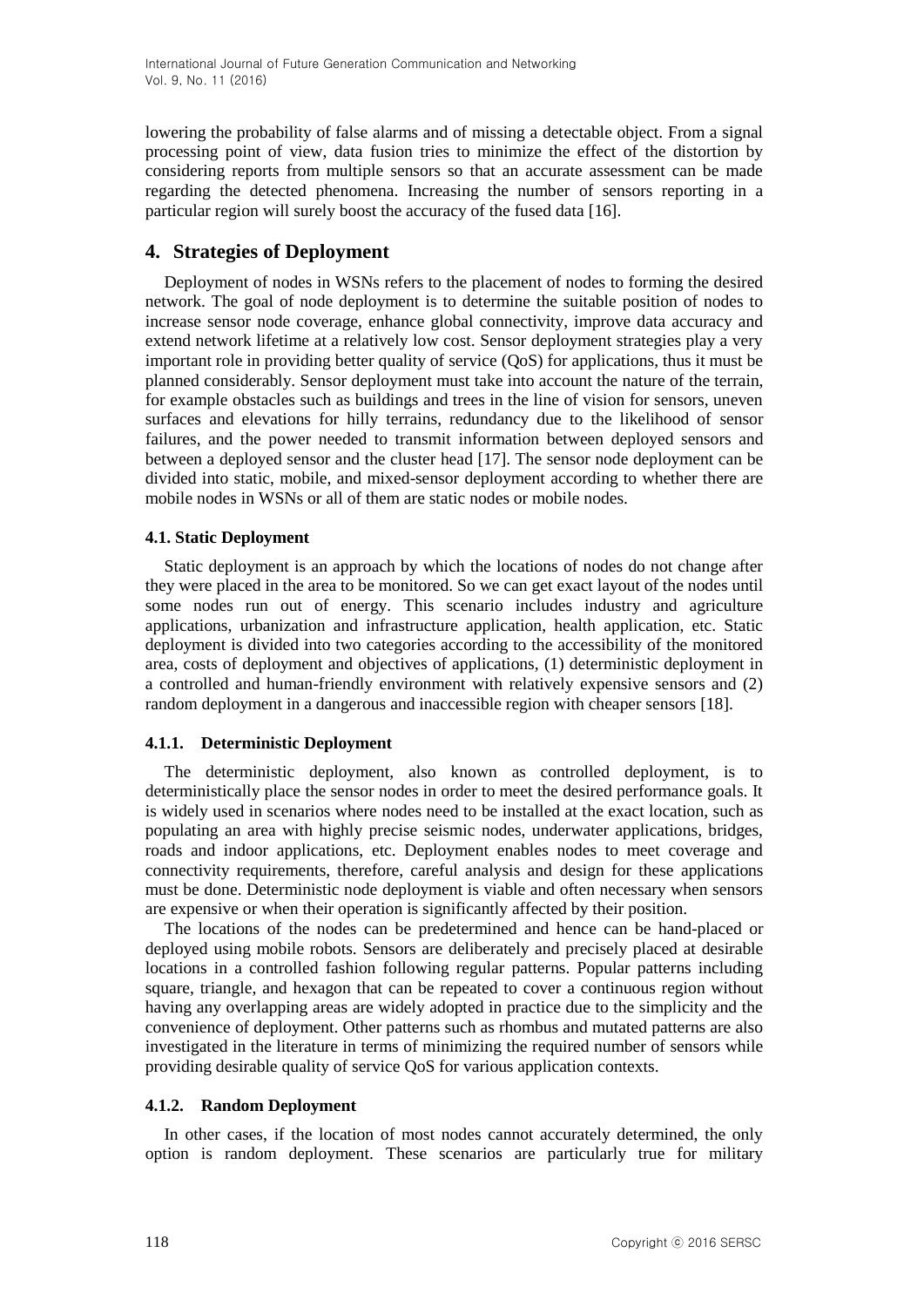applications like reconnaissance missions during combat, environment application such as forest fire monitoring, disaster recovery and so on. When the price of sensor nodes is cheaper and the area is dangerous, this approach is rational and feasible. In these applications, density of the sensor is an important parameter.

Random deployment is appealing for large-scale WSN applications, so it is widely expected that sensors will be dropped by helicopters or ships, grenade launchers or clustered bombs. Such means of deployment lead to random spreading of sensors; although the node density can be controlled to some extent. However, random placement does not guarantee full coverage because it is stochastic in nature, hence often resulting in accumulation of nodes at certain areas in the sensing filed but leaving other areas deprived of nodes.

Generally speaking, the WSNs resulting from deterministic sensor deployment provide better sensing coverage and higher degree of connectivity, comparing to the random counterparts. On the other hand, it was found in that deterministic sensor deployment does not always outperform the random sensor deployment for applications that do not require full coverage such as intrusion detection.

#### **4.2. Mobile Deployment**

In contrast to static deployment, mobile deployment using nodes with the capability of moving or robots to carry nodes. Such networks usually are capable of self-deployment starting from an initial configuration, namely randomly throw nodes firstly, and then using a selection of optimization algorithm for deployment optimization. Such as Virtual force algorithm, virtual force oriented particles algorithm, simulated annealing algorithm, particle swarm optimization algorithm and simulated annealing genetic algorithm. The nodes would spread out such that coverage in the sensing field is maximized while maintaining network connectivity.

Obviously, dynamic changes happen during the network operation. For example, traffic patterns can change based on the monitored events, or the load may not be balanced among the nodes, causing bottlenecks. Also, application- level interest can vary over time, and the available network resources may change as new nodes join the network, or as older nodes run out of energy. Therefore, moving nodes while the WSN is operational is necessary to further improve the performance of the network. For instance, when many of the sensors in the vicinity of a DC stop functional due to the exhaustion of their batteries, some redundant sensors from other parts of the monitored region can be identified and relocated to replace the dead sensors or the DC can move to a new place in order to improve the network lifetime. Such dynamic relocation can also be very beneficial in a target tracking application where the target is mobile. For instance, some of the sensors can be relocated close to the target to increase the fidelity of the collected data. Moreover, in some applications it may be wise to keep the DC a safe distance from harmful targets, e.g., an enemy tank, by relocating it to safer areas, its availability is ensured.

#### **4.3. Mixed-sensor Deployment**

Though mobile deployment does create a more efficient WSN, the sole use of mobile nodes would not be practical due to the increased cost and management overhead.

Research has also been conducted in mixed-sensor networks, where some of the nodes are mobile and some are static. The deployment of nodes in mixed-sensor networks, which require one to strike a balance between the number of static and mobile sensors, involves the optimization of a cost/performance-based objective function and is therefore challenging.

Initially a fixed number of static nodes are deployed, which deterministically find the exact amount of coverage holes existing in the entire network using the structure of Voronoi diagrams and then dynamically estimate the additional number of mobile nodes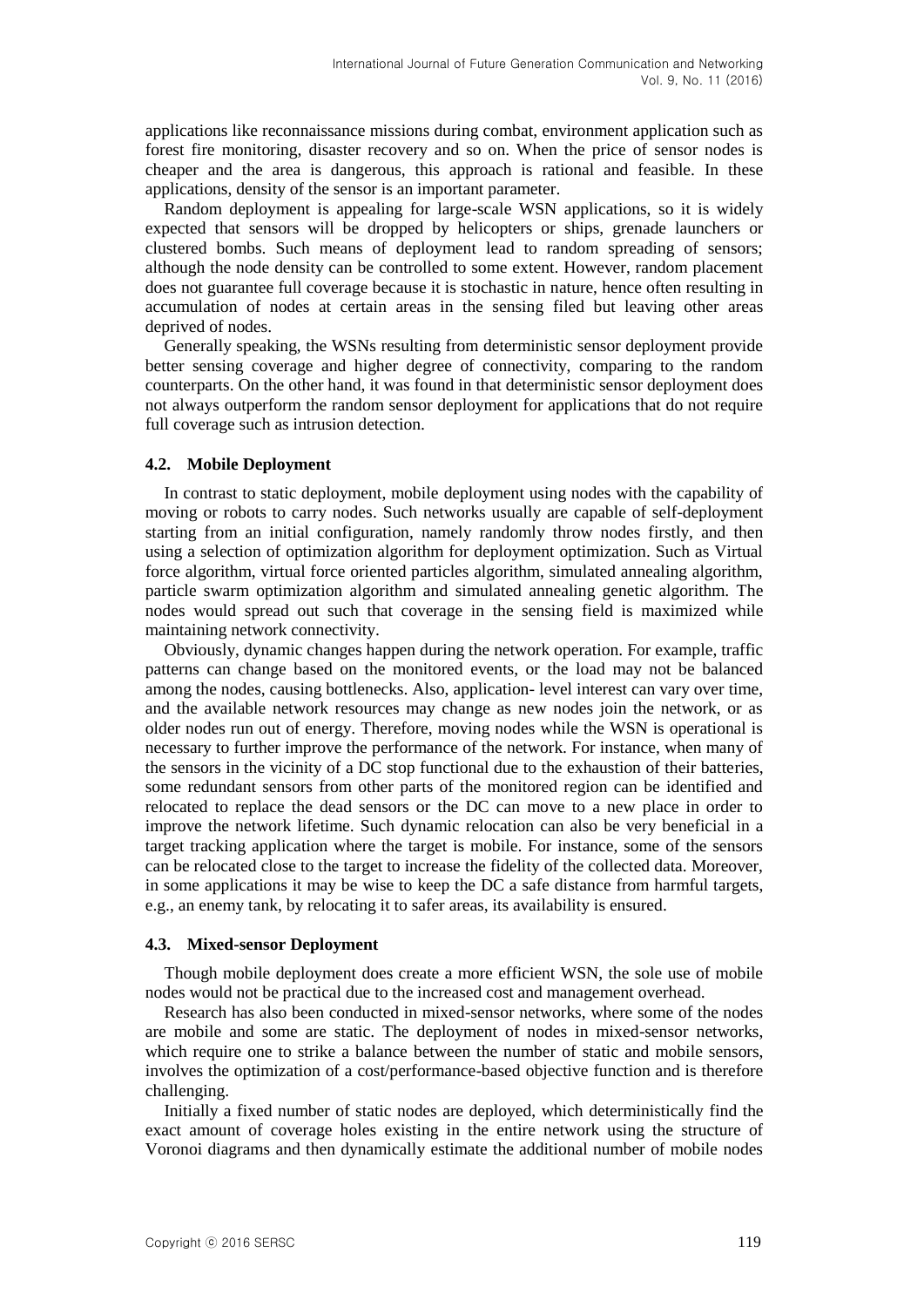needed to be deployed and relocated to the optimal locations of the holes to maximize overall coverage. This approach of deploying a fixed number of static nodes and a varying estimated number of mobile nodes can provide optimal coverage under controlled cost.

The mixed-sensor deployment is the most effective and efficient placement strategy for large-scale and mission-critical WSN, because it allows one to choose the degree of coverage required by the underlying application as well as gives an opportunity to optimize on the number of additional mobile nodes needed to be deployed.

## **4.4. Static and Dynamic Deployment**

The deployment strategies can also be categorized into static and dynamic depending on whether the optimization is performed at the time of deployment or while the network is operational, respectively and they are applicable to only mobile sensor networks.

Since random placement does not guarantee full coverage because it is stochastic in nature, hence often resulting in accumulation of nodes at certain areas in the sensing field but leaving other areas deprived of nodes. Approaches are also proposed to detect coverage holes after an initial deployment and to try to heal or eliminate those holes by moving sensors to those locations, achieving maximum coverage. The whole process is called optimization.

Optimal node placement is a very challenging problem that has been proven to be NP-Hard for most of the formulations of sensor deployment. Relocating the nodes during regular network operation is even more challenging compared with the static deployment for it requires continual monitoring of the network state and performance as well as analysis of events happening in the vicinity of the node otherwise it can potentially cause disruption in data delivery.

# **4.5. Indoor and Outdoor Deployment**

Depending on where nodes are placed, deployments are classified in three categories; (1) outdoor, (2) indoor, and (3) indoor and outdoor. Indoor and outdoor deployment is wildly used in environment monitoring applications for humidity or air quality and smart building/home. Usually, outdoor environments require a large number of nodes to cover a large area whereas fewer nodes are sufficient for indoor environments to form a network in a limited space[19]. Existing WSN based environment monitoring systems can also be categorized into indoor, outdoor, and greenhouse based on their deployment areas [20].

# **4.6. Two-dimensional and Three-dimensional Deployment**

According to whether nodes are placed in a two-dimensional plane or a threedimensional space, deployment can be classified into two-dimensional deployment and three-dimensional deployment. In most of the applications, two-dimensional deployment of wireless sensor nodes is assumed, where height is considered negligible, like in terrestrial networks. A point is covered by a sensor if the Euclidean distance between the point and the sensor is no more than the sensing range r according to the disk/Boolean sensing model.

However, in practical scenarios, three-dimensional deployment is more feasible and realistic in ocean column monitoring, under-ground tunnels and other space applications[21]. In such cases, the area of interest needs to be studied as threedimensional space, being more representative, practical and equivalent to the real world. In three-dimensional space, the localization problem can be abstracted as a threedimensional sphere coverage issue. [22] When deploying an indoor 3D WSN, it is important to be able to determine positions of the sensor nodes that achieve the fullcoverage of the target space and the connectivity between the sensor nodes with the minimum deployment cost. The sensor node deployment problem for 3D coverage and connectivity is NP-hard even without obstacles in the target field[23].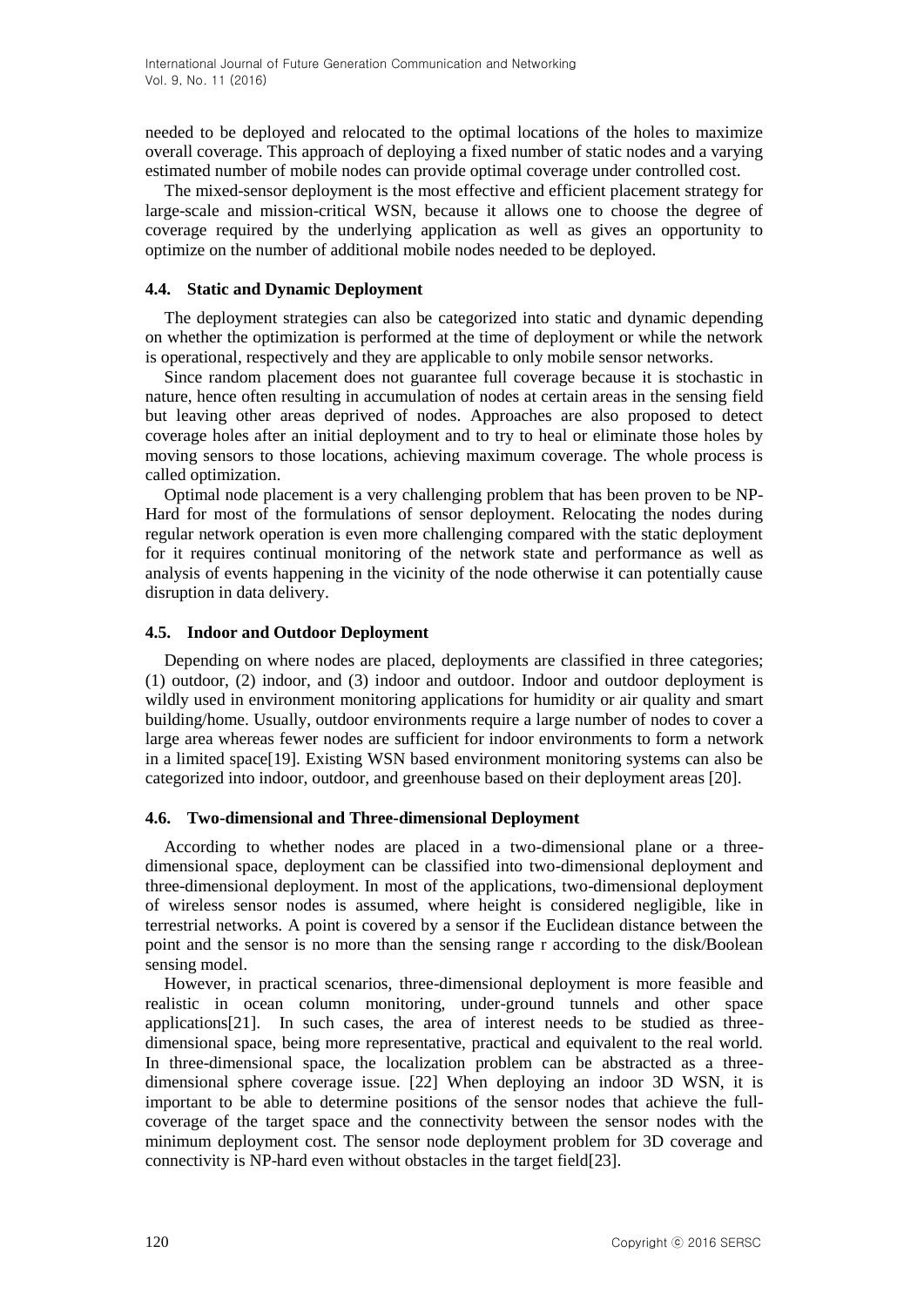Both two-dimensional and three-dimensional deployment share the probabilistic sensing model [24][25]which can be taken as an extension of the binary disc sensing model. Assume sensor  $S_i$  is deployed at point  $(x_i, y_i)$ . For any point P at  $(x, y)$ , the coverage of node  $S_i$  on point P can be denoted as the following formula:

$$
c_p(S_i) = \begin{cases} 0 & \text{if } r + r_e \le d(S_i, P) \\ e^{-\lambda \alpha^{\beta}} & \text{if } r - r_e \le d(S_i, P) \le r + r_e \\ 1 & \text{if } r - r_e \ge d(S_i + P) \end{cases}
$$

Where  $\alpha = d(S_i, P)$  denotes the Euclidean distance between node  $S_i$  and P;  $\lambda$  and  $\beta$  are the coefficients related with the sensing probability, whose values are set to be 0.5 and 1, respectively; r is the sensing range; and  $r<sub>s</sub>$  is the error of sensing range. Compared with the conventional binary disk model, the probabilistic sensing model is capable of capturing the sensing uncertainties often encountered in real-world WSN applications [26].

Many of the popular placement strategies pursued for two-dimensional space become NP-Hard in three-dimensional space. With the increased interest in applications of sensor networks, such as space exploration, airborne and underwater surveillance, oceanic studies, storm tracking, deployment strategies for three-dimensional are expected in the next few years. In fact, some preliminary research results have started to emerge.

## **5. Conclusion**

This paper intends to help new researchers entering the domain of WSNs by providing a comprehensive survey on deployment strategies. Sensor deployment strategies play a very important role in providing better QoS, which relates to the issue of how well each point in the sensing field is covered, each node is connected and network lifetime. However, due to severe resource constraints, hostile environmental conditions, inconvenience of positioning or high cost of nodes, it is nontrivial to design an efficient deployment strategy that would minimize cost, reduce computation, minimize node-tonode communication, and provide a high degree of area coverage, while at the same time maintaining a globally connected network is nontrivial. Challenges also arise because topological information about a sensing field is rarely available and such information may change over time in the presence of obstacles.

With a better understanding of node type and objectives of deployment, deployment strategies are discussed over their advantages and disadvantages and applicable conditions. Further work may be needed in more accurate comparison and stimulation.

#### **Acknowledgment**

This work was supported by The National Natural Science Fund, No 31670554. This work was supported by Natural Science Foundation of Jiangsu Province, Grants No BK20161527. The project sponsored by the Scientific Research Foundation for the Returned Overseas Chinese Scholars, State Education Ministry. This work was supported by TAPP: Top-notch Academic Programs Projects of Jiangsu Higher Education Institutions. The corresponding author is Fuquan Zhang. This paper is a revised and expanded version of a paper entitled, "A Survey on Deployment of Wireless Sensor Network", presented at The 5th International Conference on Information Science and Industrial Applications, Harbin, China, 2016.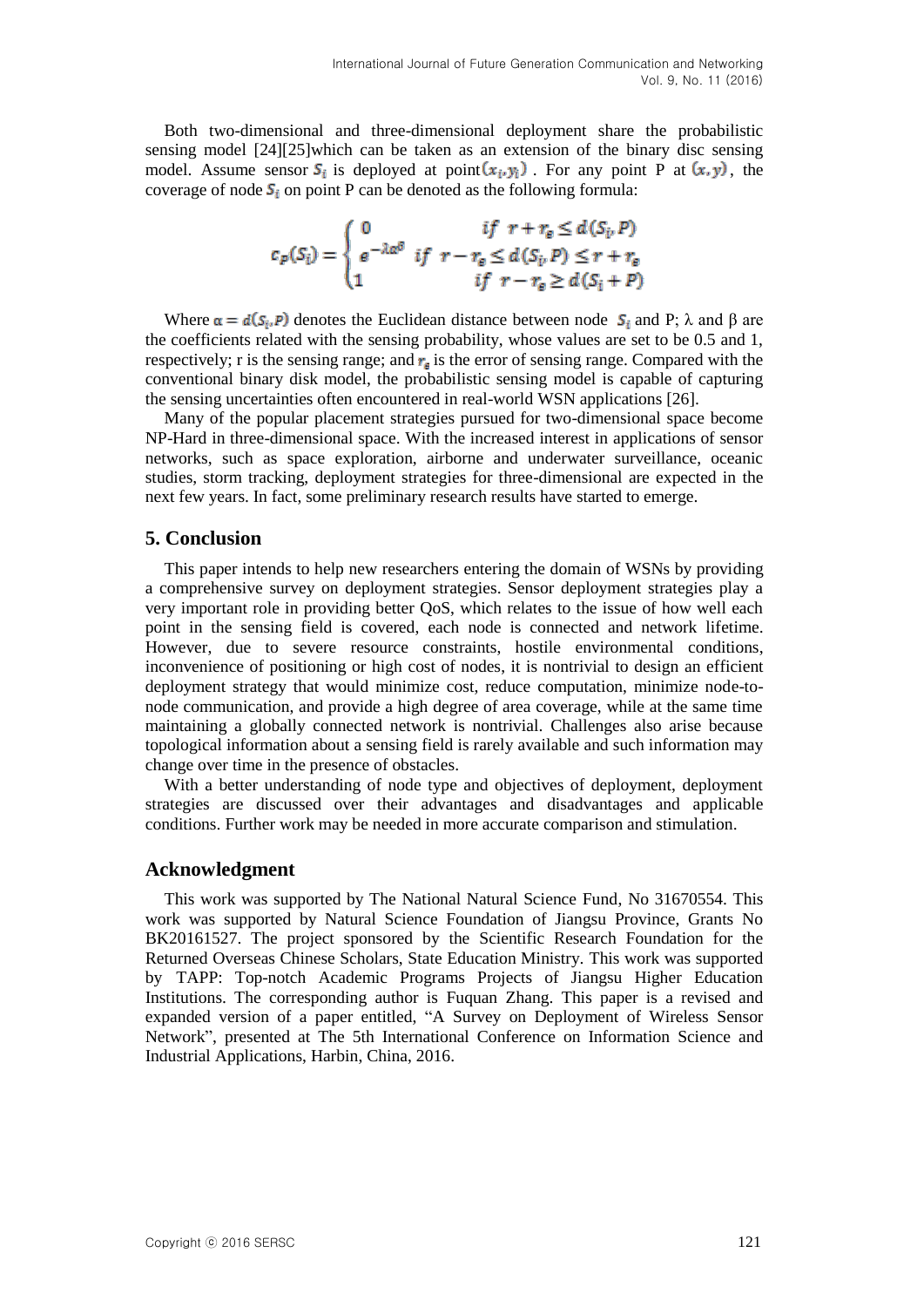## **References**

- [1] A. Abed, A. Alkhatib, and G. S. Baicher, "Wireless Sensor Network Architecture", Int. Conf. Comput. Networks Commun. Syst., vol. 35, no. Cncs, **(2012)**, pp. 11–15.
- [2] P. Harrop and R. Das, "Wireless Sensor Networks (WSN) 2014-2024: Forecasts, Technologies, Players", IDTechEx, **(2014)**.
- [3] P. Rawat, K. D. Singh, H. Chaouchi and J. M. Bonnin, "Wireless sensor networks: A survey on recent developments and potential synergies", Journal Supercomput., vol. 68, no. 1,  $(2014)$ , pp. 1–48.
- [4] C. Buratti, A. Conti, D. Dardari and R. Verdone, "An overview on wireless sensor networks technology and evolution‖, Sensors, vol. 9, no. 9, **(2009)**, pp. 6869–6896.
- [5] K. Z. Lu, G. L. Chen, Y. H. Feng, G. Liu and R. Mao, "Approximation algorithm for minimizing relay node placement in wireless sensor networks<sup>"</sup>, Sci. China Inf. Sci., vol. 53, no. 11, (2010), pp. 2332– 2342.
- [6] C. Zhu, C. Zheng, L. Shu and G. Han, "A survey on coverage and connectivity issues in wireless sensor networks‖, Journal of Network and Computer Applications, vol. 35, no. 2, **(2012)**, pp. 619–632.
- [7] Z. Bojkovic and B. Bakmaz, "A survey on wireless sensor networks deployment", WSEAS Trans. Commun., vol. 7, no. 12, **(2008)**, pp. 1172–1181.
- [8] R. P. S. Anju Sangwan, "Survey on Coverage in Wireless Sensor Networks Deployment", Wirel. Pers Commun, vol. 80, **(2015)**, pp. 1475–1500.
- [9] P. K. Hirani, ―A Survey on Coverage Problem in Wireless Sensor Network‖, vol. 116, no. 2, **(2015)**, pp.  $2 - 4$ .
- [10] G. Devi and R. S. Bal, "Node Deployment Coverage in Large Wireless Sensor Networks", Journal of Network Communications and Emerging Technologies, vol. 6, no. 2, **(2016)**, pp. 19–25.
- [11] H. Zhang and C. Liu, "A Review on Node Deployment of Wireless Sensor Network", vol. 9, no. 6, **(2012)**, pp. 378–383.
- [12] J. Tian, X. Liang and G. Wang, "Deployment and reallocation in mobile survivability-heterogeneous wireless sensor networks for barrier coverage", Ad Hoc Networks, vol. 000, (2015), pp. 1–11.
- [13] A. Ghosh and S. Das, "Coverage and connectivity issues in wireless sensor networks: A survey", Mobile, Wireless, Sens. Networks Technol. Appl. Futur. Dir., vol. 4, no. 3, **(2006)**, pp. 221–256.
- [14] Z. Cheng, M. Perillo, W. B. Heinzelman and S. Member, "General Network Lifetime and Cost Models for Evaluating Sensor Network Deployment Strategies", Ieee Trans. Mob. Comput., vol. 7, no. 4, (2008), pp. 484–497.
- [15] J. H. Chang and L. Tassiulas, "Energy Conserving Routing in Wireless Ad-hoc Networks", Proceedings IEEE INFOCOM 2000, Conf. Comput. Commun. Ninet. Annu. Jt. Conf. IEEE Comput. Commun. Soc. Reach. Promised L. Commun., vol. 1, **(2000)**, pp. 22–31.
- [16] K. Akkaya, M. Younis and M. Bangad, "Strategies and Techniques for Node Placement in Wireless Sensor Networks: A Survey", Comput. Networks Int. Journal Comput. Telecommun. Netw., vol. 49, no. 4, **(2005)**, pp. 512–534.
- [17] S. S. Dhillon and K. Chakrabarty, "Sensor placement for effective coverage and surveillance in distributed sensor networks", IEEE Wirel. Commun. Netw. Conf. WCNC, vol. 3, no. C, (2003), pp. 1609–1614.
- [18] Z. J. Wang, X. Qian, J. F. Zhang, Y. Zhao and J. J. Guo, "Survey on node deployment in wireless sensor networks‖, Journal of Measurement Science and Instrumentation, vol. 03, no. 1, **(2012)**, pp. 80-84.
- [19] J. Yick, B. Mukherjee and D. Ghosal, "Wireless sensor network survey", vol. 52, (2008), pp. 2292-2330.
- [20] T. Alhmiedat, "A Survey on Environmental Monitoring Systems using Wireless Sensor Networks", Journal Networks, vol. 10, no. 11, **(2016)**, pp. 606–615.
- [21] A. Somani, S. Kohli and P. P. Bhattacharya, "Comparison of Heterogeneous Leach in Two Dimensional and Three Dimensional Wireless Sensor Networks<sup>3</sup>, vol. 1, no. 1, (2016), pp. 38-48.
- [22] X. Hua, Z. Jinjin and B. Lei, "A NEW THREE-DIMENSION SPATIAL LOCATION", vol. 9, no. 1, **(2016)**, pp. 233–255.
- [23] M. T. Kouakou, S. Yamamoto, K. Yasumoto and M. Ito, "Deployment planning tool for indoor 3D-WSNs", in Proceedings of the 12th ACM international conference adjunct papers on Ubiquitous computing, no. 1, **(2010)**, pp. 369–370.
- [24] P. Jiang, J. Liu, B. Ruan, L. Jiang and F. Wu, "A New Node Deployment and Location Dispatch Algorithm for Underwater Sensor Networks‖, Sensors, vol. 16, no. 1, **(2016)**, p. 82.
- [25] H. L. Wang and W. H. Chung, "The generalized k-coverage under probabilistic sensing model in sensor networks‖, IEEE Wirel. Commun. Netw. Conf. WCNC, **(2012)**, pp. 1737–1742.
- [26] X. Tan, F. Zhang, K. Chen and D. Gao, "A Survey on Deployment of Wireless Sensor Network", The 5th International Conference on Information Science and Industrial Applications, **(2016)**, Harbin, China.